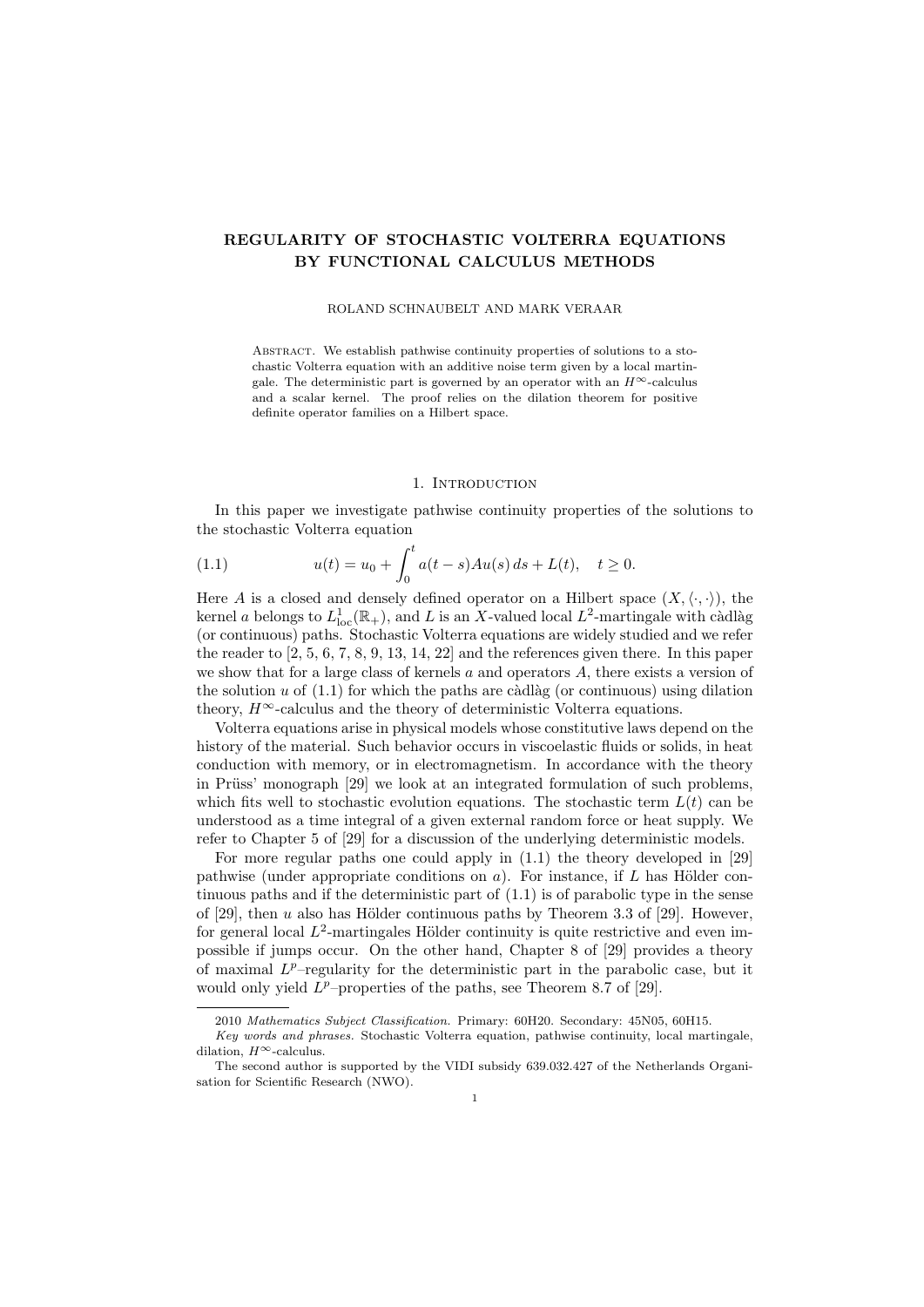In [28], Peszat and Zabczyk found new conditions on a under which the solution  $u$  to  $(1.1)$  has càdlàg (or continuous) trajectories. Their method is based on dilation results, which were previously used in the case that  $a = 1$  and A is the generator of a semigroup which satisfies  $||T(t)|| \leq e^{wt}$  for all  $t \geq 0$  and a fixed  $w \in \mathbb{R}$ , see [20] and references therein. In Theorem 1 of  $[28]$ , it is assumed that A is a self-adjoint operator, so that the spectral theorem provides a functional calculus for A. The functional calculus allows to reduce the problem to scalar Volterra equations.

However, many operators arising in applications fail to be selfadjoint. For instance, an elliptic operator A with  $D(A) = H^2(\mathbb{R}^d)$  in non-divergence form

$$
Au = \sum_{i,j=1}^{d} a_{ij}D_iD_ju + b_iD_iu + cu
$$

with space-dependent coefficients  $a_{ij}$ ,  $b_i$  and c is not selfadjoint in general. In the system case, self-adjointness is even more problematic. Indeed, let  $D(A)$  $H^2(\mathbb{R}^d;\mathbb{R}^N)$  and

$$
Au = \begin{pmatrix} A_{11} & \cdots & A_{1N} \\ \vdots & \vdots & \vdots \\ A_{N1} & \cdots & A_{NN} \end{pmatrix} \begin{pmatrix} u_1 \\ \vdots \\ u_N \end{pmatrix}
$$

and assume that each  $A_{mm}$  is itself an elliptic second order differential operator. Even if the elliptic operators  $A_{mn}$  have x-independent coefficients, the operator A will only lead to a self-adjoint operator if  $A_{mn} = A_{nm}$  which is rather restrictive.

Under suitable ellipticity conditions and regularity assumptions on the coefficients the above two operators possess a bounded  $H^{\infty}$ -calculus. During the last 25 years there has been a lot of progress in the investigation of this functional calculus. Originally it was developed by McIntosh and collaborators to solve the Kato square root problem (see [1, 24]). By now the  $H^{\infty}$ -calculus is well-established and has become one of the central tools in operator-theoretic approaches to PDE. Any reasonable elliptic or accretive differential operator on a Hilbert space admits a bounded  $H^{\infty}$ -calculus.

In this paper  $H^{\infty}$ -calculus techniques allow us to show that the solution of  $(1.1)$  has the same pathwise continuity properties as the local  $L^2$ -martingale L, thereby covering the above indicated examples. Besides the  $H^{\infty}$ -calculus of the main operator A we mainly assume sector conditions of the Laplace transform of the kernel a, see Theorem 3.3. The  $H^{\infty}$ -calculus is first used to construct the solution operator (called *resolvent*) of the deterministic Volterra equation with  $L =$ 0 by means of the solutions to a corresponding scalar problem with A replaced by complex numbers in a suitable sector. Thanks to Laplace transform techniques from [29], we can derive the uniform estimates on these solutions which are required to apply the  $H^{\infty}$ -calculus. Second, one employs the calculus to check that the resolvent is positive definite in order to use the dilation argument from [28]. In this step we also invoke a different dilation result taken from [23]. An important technical feature are rescaling arguments which are needed since in applications usually only a shifted operator is known to possess an  $H^{\infty}$ -calculus. We further discuss auxiliary facts, as well as examples for operators  $A$  and kernels  $\alpha$  in the second and the last section.

The  $H^{\infty}$ -calculus has already played an important role in several other works on stochastic partial differential equations. In [31, 35] it is used to derive maximal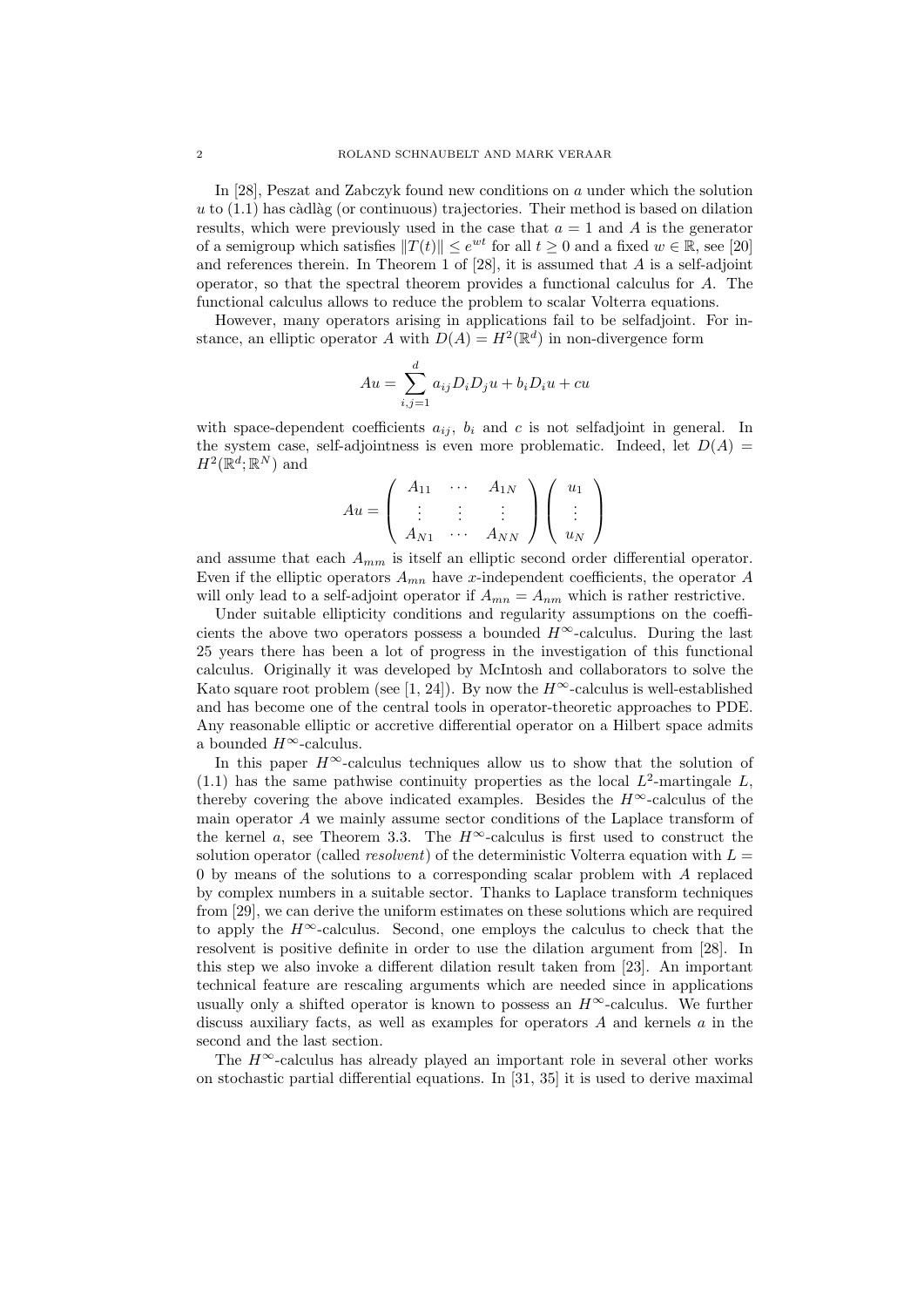estimates for stochastic convolutions by a dilation argument. Solutions with paths in  $D((-A^{1/2}))$  almost surely are obtained via square function estimates in [3, 13, 15, 26, 27, 33, 34]. More indirectly, characterizations of the  $H^{\infty}$ -calculus have already been employed in Theorem 6.14 of [11] and in [4], in the form that  $D_A(\theta, 2) =$  $D((-A)^{\theta})$  for some  $\theta \in (0,1)$  and that  $(-A)^{is}$  is bounded for all  $s \in \mathbb{R}$ , respectively.

#### 2. Preliminaries

2.1. Volterra equations. We first recall a basic definition in the theory of Volterra equations of scalar type, see Prüss' monograph [29] for details. For  $\phi \in (0, \pi]$  we define the sector  $\Sigma_{\phi}$  by

$$
\Sigma_{\phi} = \{ z \in \mathbb{C} \setminus \{0\} : |\arg(z)| < \phi \}.
$$

Let  $(A, D(A))$  be a closed, densely defined and injective operator on a Hilbert space X and let  $\sigma(A)$  denote its spectrum. Such an operator A is called sectorial of angle  $\phi$  if  $\sigma(A) \subseteq \mathbb{C} \setminus \Sigma_{\pi-\phi}$  and there is a constant C such that

$$
\|(\lambda - A)^{-1}\|_{\mathcal{L}(X)} \le \frac{C}{|\lambda|} \quad \text{whenever } \arg(\lambda) < \pi - \phi.
$$

We further write  $\phi_A$  for the infimum of all  $\phi$  such that A is sectorial of angle  $\phi$ .

Let  $a \in L^1_{loc}(\mathbb{R}_+)$  and  $(A, D(A))$  be a closed operator. We study the Volterra equation

(2.1) 
$$
u(t) = f(t) + \int_0^t a(t-s)Au(s) ds, \qquad t \ge 0,
$$

for a given measurable map  $f : \mathbb{R}_+ \to X$ . Usually we extend a, u and f by zero on  $(-\infty, 0)$ . We then write (2.1) as  $u = f + aA*u$ , where  $*$  stands for the convolution. From [29] we recall the basic concept describing the solution operators of  $(2.1)$ .

**Definition 2.1.** A family  $(S(t))_{t>0}$  of bounded linear operators on X is a called a resolvent for  $(2.1)$  if is satisfies the following conditions.

(i) S is strongly continuous on  $[0, \infty)$  and  $S(0) = I$ .

(ii) We have  $S(t)D(A) \subseteq D(A)$  and  $AS(t)x = S(t)Ax$  for all  $t \ge 0$  and  $x \in D(A)$ .  $(iii)$  The resolvent equation

(2.2) 
$$
S(t)x = x + \int_0^t a(t-s)AS(s)x ds
$$

is valid for all  $x \in D(A)$  and  $\geq 0$ .

By Corollary 1.1 of [29], the problem (2.1) possesses at most one resolvent.

2.2. **Functional calculus.** In this section we briefly discuss the  $H^{\infty}$ -calculus which was developed by McIntosh [24] and many others. We also present important classes of examples below. For details we refer to [18], [23] and the references therein.

Let  $H^{\infty}(\Sigma_{\phi})$  denote the space of all bounded analytic functions  $f : \Sigma_{\phi} \to \mathbb{C}$ , and  $H_0^{\infty}(\Sigma_{\phi})$  be the subspace of all  $f \in H^{\infty}(\Sigma_{\phi})$  for which there exist  $\varepsilon > 0$  and  $c \geq 0$  such that

$$
|f(z)| \le \frac{c\,|z|^{\varepsilon}}{(1+|z|)^{2\varepsilon}}, \quad z \in \Sigma_{\phi}.
$$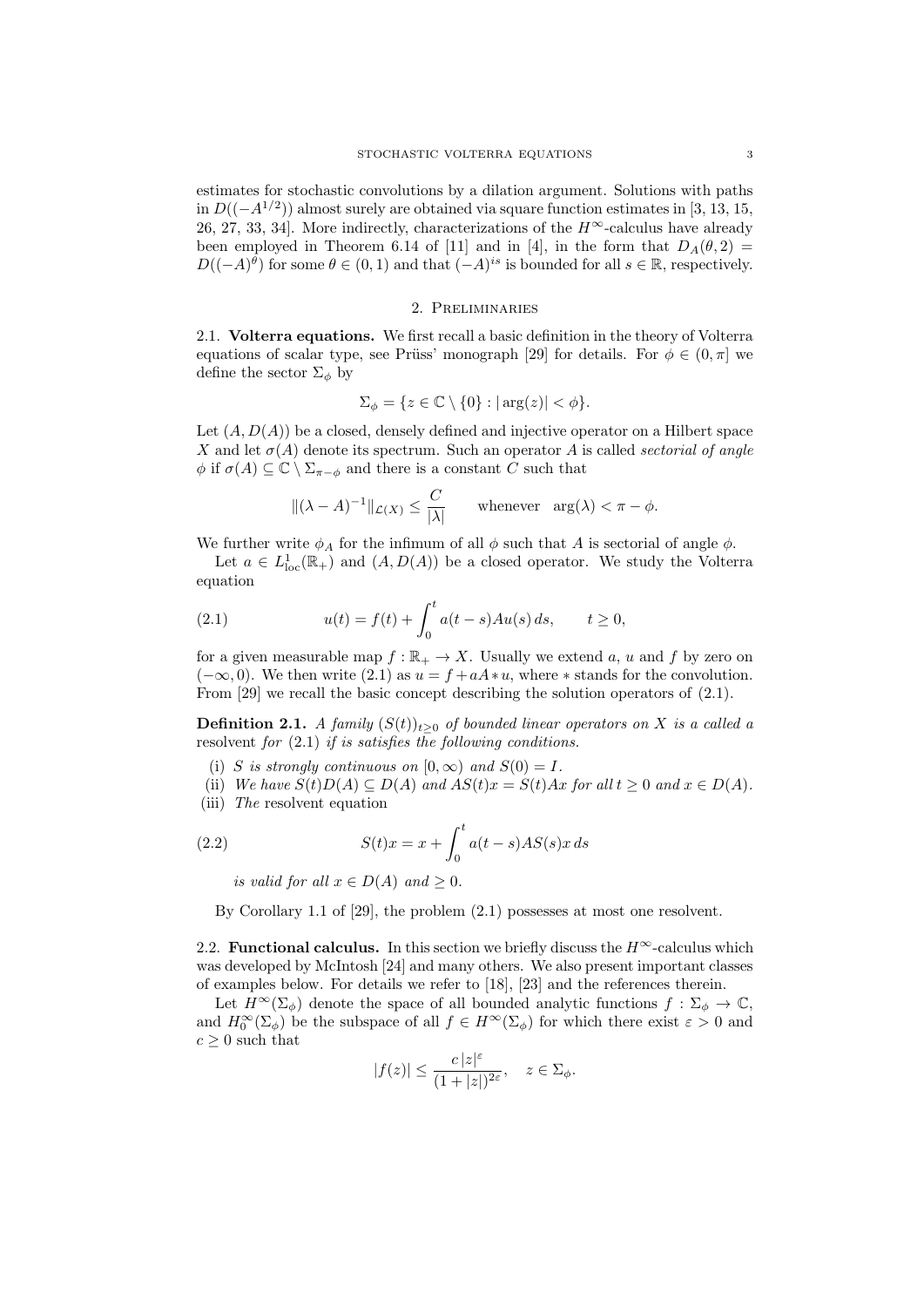If A is sectorial, then for all  $\phi_A < \phi' < \phi < \pi$  and  $f \in H_0^{\infty}(\Sigma_{\phi})$  we can define an operator  $f(-A)$  in  $\mathcal{L}(X)$  by setting

$$
f(-A) = \frac{1}{2\pi i} \int_{\partial \Sigma_{\phi'}} f(z)(z+A)^{-1} dz.
$$

We say that  $-A$  has a *bounded H*<sup>∞</sup>-calculus if there is a constant  $C_A \geq 0$  and an angle  $\phi > \phi_A$  such that for all  $f \in H_0^{\infty}(\Sigma_{\phi})$  we have

$$
||f(-A)|| \le C_A ||f||_{H^{\infty}(\Sigma_{\phi})}.
$$

We work here with  $-A$  instead of A to be in accordance with [29], where dissipative operators instead of accretive operators are used.

Clearly, every self-adjoint operator of negative type has a bounded  $H^{\infty}$ -calculus. We next give several examples of more general situations.

*Example 2.2* (Dissipative operators). Let  $(A, D(A))$  be linear and injective such that  $I - A$  is invertible. Assume that A is  $\phi$ -dissipative for some  $\phi \in [0, \pi/2]$ ; i.e.,

$$
|\arg(\langle Ax, x \rangle)| \geq \pi - \phi, \quad x \in D(A).
$$

It is well known that then A is sectorial with  $\phi_A \leq \phi$ . Moreover,  $-A$  has a bounded  $H^{\infty}$ -calculus by e.g. Theorem 11.5 in [23].

A special case of this situation are normal operators with spectrum in  $\mathbb{C} \setminus \Sigma_{\pi-\phi}$ .

Example 2.3 (BIP). Let  $(A, D(A))$  be a sectorial operator which has bounded imaginary powers (BIP); i.e.,  $(-A)^{is} \in \mathcal{L}(X)$  for all  $s \in \mathbb{R}$ . Then  $-A$  has a bounded  $H^{\infty}$ -calculus, see e.g. Theorem 11.9 in [23]. We recall that  $-A$  has bounded imaginary powers if and only if  $D((-A)^{\theta}) = D_A(\theta, 2)$  for some  $\theta \in (0, 1)$ , where the latter is the real interpolation space between  $X$  and  $D(A)$ , see Sections 6.6.3 and 6.6.4 in [18].

Example 2.4 (Elliptic operators). Let  $A = \sum_{m,n=1}^{d} a_{mn} \partial_m \partial_n + \sum_{n=1}^{d} b_n \partial_n + c$  with coefficients  $b_n, c \in L^{\infty}(\mathbb{R}^d)$  and  $a_{mn} \in C_b^{\varepsilon}(\mathbb{R}^d)$  for some  $\varepsilon > 0$ . For some  $\phi \in (0, \pi]$ we assume that

$$
\sum_{m,n=1}^N a_{mn}(x)\xi_n\xi_m \in \{\lambda \neq 0 : |\arg(\lambda)| \ge \phi\}, \qquad \xi \in \mathbb{R}^d \setminus \{0\}, x \in \mathbb{R}^d.
$$

Then for all  $\phi' > \phi$  there exists a w such that  $A - w$  is sectorial of angle  $\phi'$  and  $-(A - w)$  has a bounded  $H^{\infty}$ -calculus, see e.g. Theorem 13.13 in [23].

The above list is far from exhaustive. For other results on operators with a bounded  $H^{\infty}$ -calculus we refer the reader to [10, 12, 16] and to [1] for connections to the famous Kato square root problem.

## 3. The main result

Let X be a separable Hilbert space and  $(\Omega, \mathcal{A}, \mathbb{P})$  be a complete probability space with a filtration  $(\mathcal{F}_t)_{t>0}$  satisfying the usual conditions (see [21]). We assume that L is an X-valued local  $L^2$ -martingale with càdlàg paths almost surely, that the kernel a belongs to  $L^1_{loc}(\mathbb{R}_+)$ , and that A is a closed operator on X with dense domain  $D(A)$ . We study the stochastic Volterra equation

(3.1) 
$$
u(t) = u_0 + \int_0^t a(t-s)Au(s) ds + L(t), \quad t \ge 0,
$$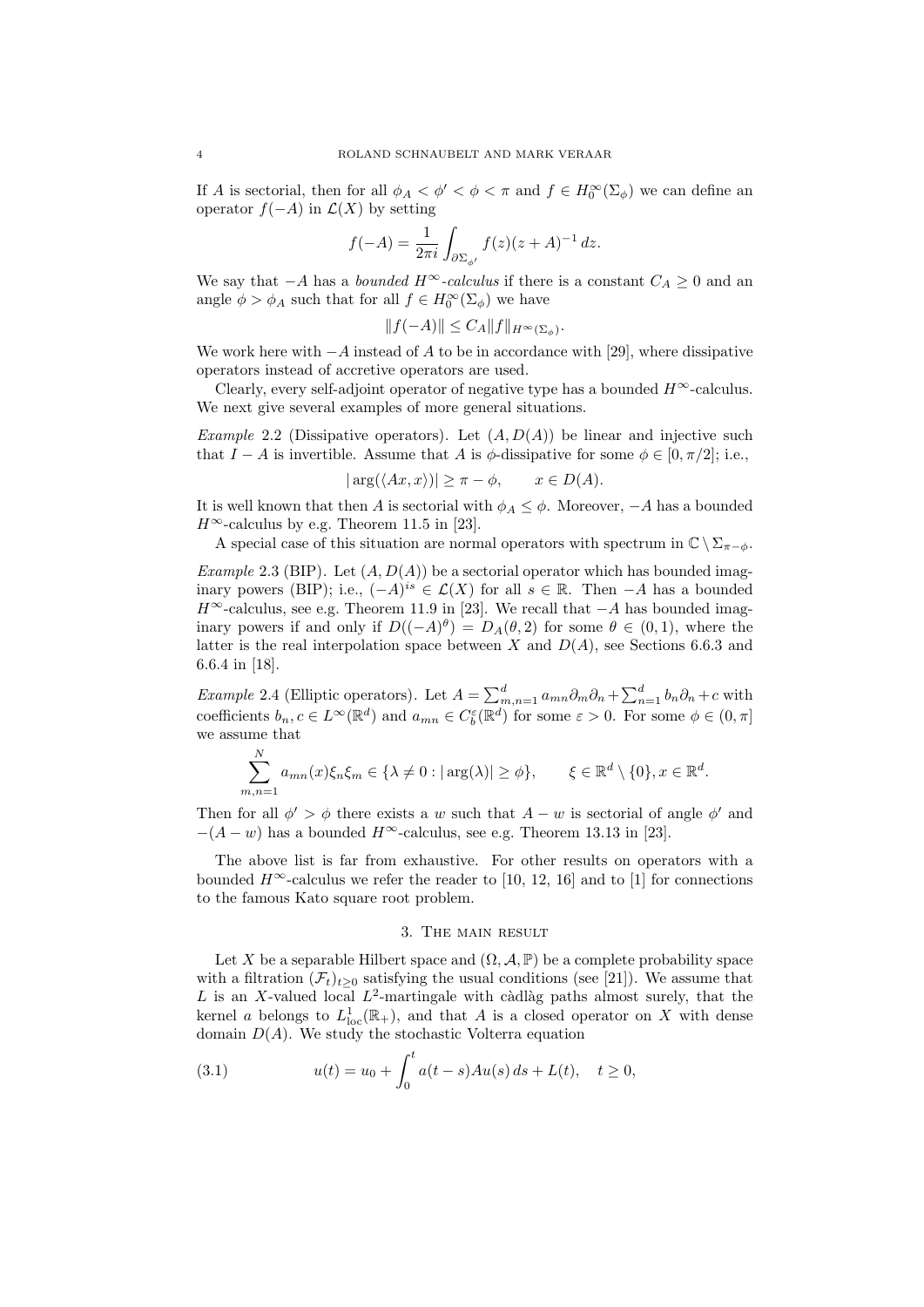for an  $\mathcal{F}_0$ -measurable initial function  $u_0 : \Omega \to X$ . We may assume that  $L(0) = 0$ as we could replace  $u_0$  by  $u_0 + L(0)$ .

In Theorem 3.3 we present the main result on the existence of solutions with regular paths. Several classes of admissible kernels a will be discussed in Section 4.1. Finally, in Section 4.2 we illustrate how the results of Sections 2.2 and 4.1 can be combined with Theorem 3.3 to obtain path properties of solutions.

Before we move to the main result we first give the definition of a weak solution to (3.1) and we show a simple but useful lemma about shifting the operator A.

**Definition 3.1.** A measurable process  $u : \mathbb{R}_+ \times \Omega \to X$  is called a weak solution to (3.1) if almost all paths of u belong to  $L^1_{\text{loc}}(\mathbb{R}_+;X)$  and if for all  $x^* \in D(A^*)$ and  $t \in [0, \infty)$  we have almost surely

$$
\langle u(t), x^* \rangle = \langle u_0, x^* \rangle + \int_0^t a(t-s) \langle u(s), A^*x^* \rangle ds + \langle L(t), x^* \rangle.
$$

Assume that the resolvent for (2.1) exists. Proposition 2 of [28] then says that there is a unique weak solution  $u$  of  $(3.1)$  given by

(3.2) 
$$
u(t) = S(t)u_0 + \int_0^t S(t-s) dL(s).
$$

Here the stochastic integral exists since  $S$  is strongly continuous and  $L$  is a càdlàg local  $L^2$ -martingale with values in the Hilbert space X (see Sections 14.5 and 14.6) in [25], Sections 2.2 and 2.3 in [30], and [21, Chapter 26] for the scalar case).

We start with a simple but useful lemma which allows us to replace the operator A by  $A - \rho$  for any  $\rho \in \mathbb{C}$ . In the applications of Theorem 3.3 this is quite essential since one can usually check the boundedness of the  $H^{\infty}$ -calculus only for  $A-\rho$  with large  $\rho \geq 0$ .

**Lemma 3.2.** Assume  $a \in L^1_{loc}(\mathbb{R}_+)$  and  $\rho \in \mathbb{C}$ . Let  $s \in L^1_{loc}(\mathbb{R}_+)$  solve  $s-\rho a*s = a$ . Then problem  $(3.1)$  has a weak solution with càdlàg/continuous paths almost surely if and only if (3.1) with  $(a, A)$  replaced by  $(s, A - \rho)$  has a weak solution with  $c\`{a}dl\`{a}g/continuous$  paths.

It is well known that there is a unique function  $s \in L^1_{loc}(\mathbb{R}_+)$  with  $s - \rho a * s = a$ , see Theorem 2.3.5 in [17].

*Proof.* Assume that (3.1) with  $(a, A)$  replaced by  $(s, A - \rho)$  has a weak solution v with càdlàg/continuous paths. Set  $u = v + \rho s * v$ . The paths of u inherit the càdlàg/continuous properties of the paths of v since  $f * g \in C_b(\mathbb{R})$  if  $f \in L^1(\mathbb{R})$ and  $q \in L^{\infty}(\mathbb{R})$ . (The latter fact can be proved approximating f by continuous functions.) Moreover, the above identities yield  $s * v = a * u$ . Using also that v is a weak solution, we compute

$$
\langle u(t), x^* \rangle = \langle v(t), x^* \rangle + \rho s * \langle v(t), x^* \rangle = \langle u_0, x^* \rangle + s * \langle v(t), A^* x^* \rangle + \langle L(t), x^* \rangle
$$
  
=  $\langle u_0, x^* \rangle + a * \langle u(t), A^* x^* \rangle + \langle L(t), x^* \rangle$ 

for all  $x^* \in D(A^*)$ . Hence, u is a weak solution to (3.1). The converse implication can be proved in a similar way.  $\Box$ 

Our main result is the following sufficient condition for the existence and uniqueness of a solution which has càdlàg/continuous paths. We write  $\hat{a}$  for the Laplace transform of a.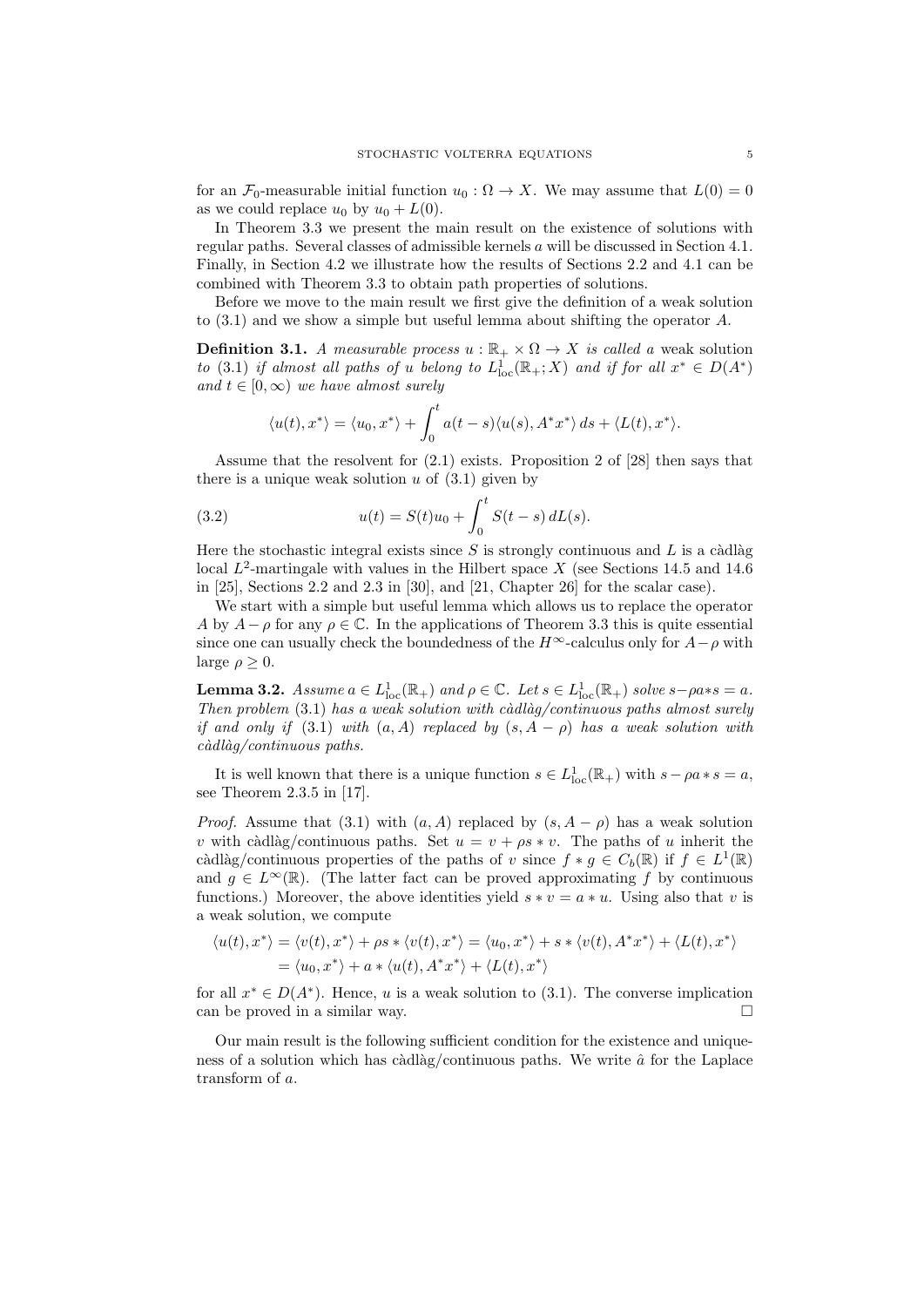Theorem 3.3. Assume the following conditions.

- (1) There is a number  $\rho \in \mathbb{R}$  such that  $A \rho$  is a sectorial operator of angle  $\phi_{A-\rho} < \pi/2$  and  $-(A-\rho)$  has a bounded  $H^{\infty}$ -calculus.
- (2)  $a \in L^1_{loc}(\mathbb{R}_+)$  and  $t \mapsto e^{-w_0t}a(t)$  is integrable on  $\mathbb{R}_+$  for some  $w_0 \in \mathbb{R}$ .
- (3) There exist constants  $\sigma, \phi, c > 0$  and  $w \in \mathbb{R}$  such that  $\sigma + \phi_{A-\rho} < \pi/2$ ,  $\phi >$  $\phi_{A-\rho}$ ,  $\hat{a}$  is holomorphic on  $\{\lambda \in \mathbb{C} : \text{Re}(\lambda) > w\}$ , and for all  $\lambda \in \mathbb{C}$  with  $\text{Re}(\lambda) > w$  we have
	- (i)  $\lambda \hat{a}(\lambda) \in \Sigma_{\sigma}$  and  $\hat{a}(\lambda) \in \Sigma_{\pi-\phi}$ ,
	- (ii)  $|\lambda \hat{a}'(\lambda)| \leq c |\hat{a}(\lambda)|$ .

Let  $u_0 : \Omega \to X$  be  $\mathcal{F}_0$ -measurable. Then (2.1) possesses a resolvent S, the stochastic problem (3.1) has a unique weak solution u given by

$$
u(t) = S(t)u_0 + \int_0^t S(t - s) dL(s), \qquad t \ge 0,
$$

and  $u$  has a modification with càdlàg/continuous trajectories almost surely whenever the local  $L^2$ -martingale L has càdlàg/continuous paths almost surely.

As announced the required existence of an  $H^{\infty}$ -calculus plays a crucial role in our approach. The second sector condition in  $(3)(i)$  and the assumption of 1-regularity in  $(3)(ii)$  are quite common in the theory of Volterra equations of parabolic type, see Chapters 3 and 8 of [29]. The first condition in  $(3)(i)$  is needed to derive the positive definiteness of the resolvent, as defined next.

The proof of Theorem 3.3 relies on the following result which is a slight variation of Proposition 3 in [28]. Before stating this result, we recall that a family of operators  $(R(t))_{t\in\mathbb{R}}$  on X is called *positive definite* if  $R(t) = R(-t)^*$  and

$$
\sum_{m,n=1}^{N} \langle R(t_n - t_m)x_m, x_n \rangle \ge 0.
$$

for all  $t, t_1, \ldots, t_N \in \mathbb{R}, x_1, \ldots, x_N \in X$  and  $N \in \mathbb{N}$ .

**Proposition 3.4.** Assume that  $(R(t))_{t\in\mathbb{R}}$  is a strongly continuous family of operators on X such that  $R(0) = I$  and the family  $e^{-w|t|} R(t)$  is positive definite for some  $w \in \mathbb{R}$ . If L is a càdlàg (or continuous) local  $L^2$ -martingale with values in X, then the process

$$
u(t) = R(t)u_0 + \int_0^t R(t-s) dL(s), \qquad t \ge 0,
$$

is càdlàg (or continuous) as well.

The proof of this fact uses that the family  $R$  has a dilation to a strongly continuous group by Naĭmark's theorem (see Theorem I.7.1 in [32]) and an argument from [19, 20].

Remark 3.5. Proposition 3.4 can be extended to larger classes of integrators  $L$ :  $[0, \infty) \times \Omega \to X$ . The only properties needed in the proof are:

- (1) For every strongly continuous  $f : \mathbb{R}_+ \to \mathcal{L}(X)$ , the stochastic integral process  $\int_0^{\cdot} f(s) dL(s)$  exists and almost all paths are càdlàg (or continuous).
- (2) For any  $B \in \mathcal{L}(X)$ , the following identity holds almost surely

$$
B\int_0^t f(s) dL(s) = \int_0^t Bf(s) dL(s), \ \ t \ge 0.
$$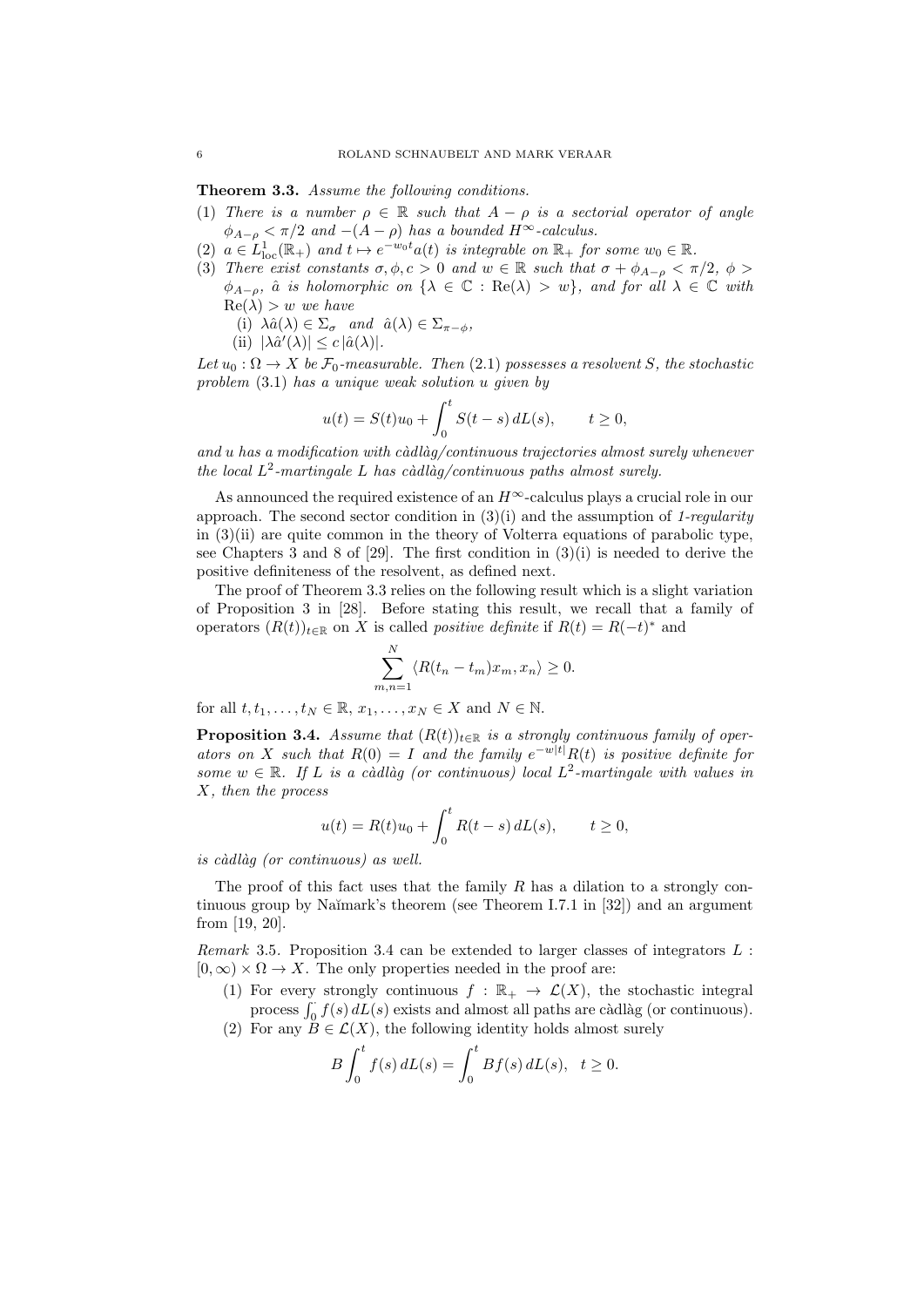The proof of Theorem 3.3 will be divided into several steps. We first reduce the problem to the case  $\rho = 0$ . After that we will use the functional calculus to construct the resolvent and to show that it is positive definite. The above proposition then implies the assertions.

*Proof of Theorem 3.3. Step 1: Reduction to*  $\rho = 0$ *. By Lemma 3.2, it suffices to* prove the result with  $(a, A)$  replaced by  $(s, A - \rho)$ , where  $s \in L^1_{loc}(\mathbb{R}_+)$  satisfies  $s - \rho a * s = a$ . Moreover, for  $\text{Re}(\lambda) > w \geq w_0$ , we have

$$
|\widehat{a}(\lambda)| \leq \int_0^\infty e^{-wt} |a(t)| \, dt \; \longrightarrow \; 0
$$

as  $w \to \infty$ . Hence, for all sufficiently large w, we can write

$$
\hat{s}(\lambda) = \frac{\hat{a}(\lambda)}{1 - \rho \hat{a}(\lambda)}, \quad \text{Re}(\lambda) > w.
$$

It is then easy to check that also s satisfies the assumptions of the theorem for a fixed (possibly larger)  $w \geq 0$ , but one may have to increase  $\sigma$  and decrease  $\phi$  a bit. In the following we can thus assume that  $\rho = 0$  and write A instead of  $A - \rho$ .

Step 2: Construction of the resolvent. Choose  $\beta \in (\phi_A, \phi)$  such that  $\beta + \sigma < \pi/2$ . Let  $\alpha = \beta_{\pi}^2$ . It follows from Theorem 11.14 of [23] that  $-A$  has a dilation to a multiplication operator M on  $L^2(\mathbb{R};X)$  given by

$$
Mf(\tau) = -(i\tau)^{\alpha} f(\tau), \qquad \tau \in \mathbb{R}.
$$

This means that there exists an isometric embedding  $J: X \to L^2(\mathbb{R}; X)$  such that  $JJ^*$  is an orthogonal projection from  $L^2(\mathbb{R};X)$  onto  $J(X)$  and  $J^*J = I$  on X and for all  $\psi > \beta$  and  $f \in H^{\infty}(\Sigma_{\psi})$  we have

(3.3) 
$$
f(-A) = J^* f(-M) J.
$$

Set  $a_w(t) = e^{-wt} a(t)$  with  $w \ge 0$  from Step 1. For each  $\mu \in \mathbb{C}$ , let  $s_{w,\mu}$  be the unique solution to the equation

(3.4) 
$$
s_{w,\mu}(t) = e^{-wt} - \mu a_w * s_{w,\mu}(t).
$$

The function  $s_{w,\mu}$  is continuous. (See Theorems 2.3.1 and 2.3.5 of [17].) We want to check that  $\mu \mapsto s_{w,\mu}(t)$  belongs to  $H^{\infty}(\Sigma_{\psi})$  for  $\psi \in (\beta, \phi)$ . We first show the holomorphy of the map  $\varphi_{w,t} : \mu \mapsto s_{w,\mu}(t)$  on  $\mathbb C$  for fixed  $t \geq 0$ .

To this aim, take  $\mu_0 \in \mathbb{C}$  and  $\varepsilon > 0$ . Set  $B = {\mu \in \mathbb{C} : |\mu - \mu_0| < \varepsilon}.$  It enough to show that  $\mu \mapsto s_{\tilde{w},\mu}(t)$  is holomorphic on B for a sufficiently large  $\tilde{w} \geq 0$ . Indeed, the uniqueness of (3.4) yields  $s_{w,\mu}(t) = e^{(\tilde{w}-w)t} s_{\tilde{w},\mu}(t)$  and thus  $\varphi_{w,t}$  is also holomorphic on B. Since B is arbitrary, the holomorphy of  $\varphi_{w,t}$  on  $\mathbb C$  then follows. Take now  $\tilde{w}$  such that  $|\mu_0 + \varepsilon| \|a_{\tilde{w}}\|_{L^1(\mathbb{R}_+)} < 1$ . By the proof of Theorem 2.3.1 of [17] the function  $r_{\mu} = \sum_{j=1}^{\infty} (-1)^{j-1} (\mu a_{\tilde{w}})^{*j}$  converges in  $L^1(\mathbb{R}_+)$  uniformly for  $\mu \in B$  and  $r_{\mu}$  solves  $r_{\mu} + \mu a_{\tilde{w}} * r_{\mu} = \mu a_{\tilde{w}}$ . Hence, the map  $B \ni \mu \mapsto r_{\mu} \in L^1(\mathbb{R}_+)$ is holomorphic. Theorem 2.3.5 of [17] also yields that

$$
s_{\tilde{w},\mu}(t) = e^{-\tilde{w}t} - \int_0^t r_\mu(t-\tau)e^{-\tilde{w}\tau} d\tau, \qquad t \in \mathbb{R}_+.
$$

The right-hand side is holomorphic in  $\mu \in B$  for each  $t \in \mathbb{R}_+$  because integration with respect to the measure  $e^{-\tilde{w}\tau} d\tau$  is a bounded linear functional on  $L^1(\mathbb{R}_+)$ .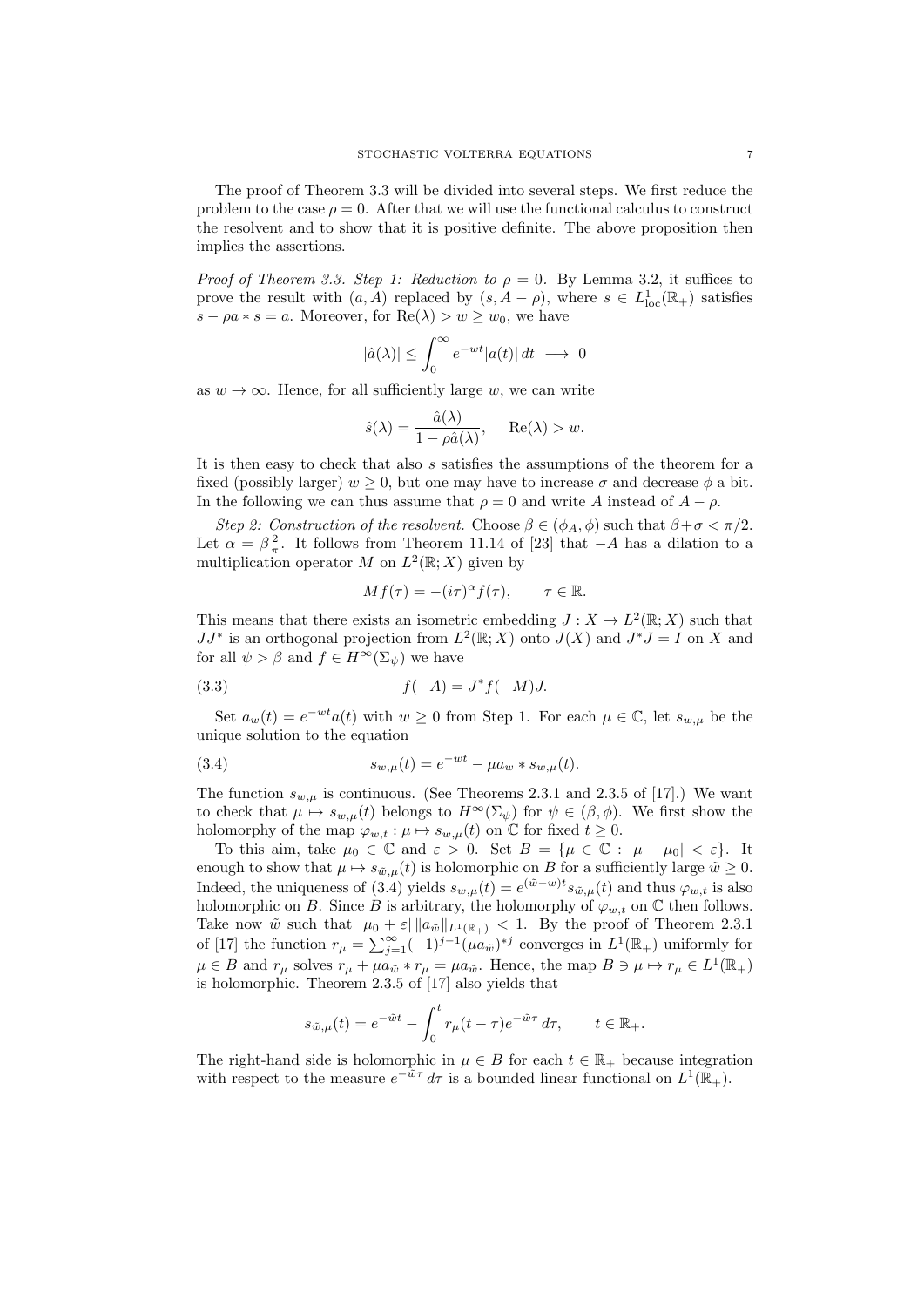We next claim that there exists a constant  $C > 0$  such that  $|s_{w,\mu}(t)| \leq C$  for all  $t \geq 0$  and  $\mu \in \Sigma_{\psi}$ , where  $\psi \in (\beta, \phi)$ . Thanks to Corollary 0.1 and (the proof of) Proposition 0.1 of [29] it suffices to find a constant K independent of  $\mu$  such that

$$
|\lambda \hat s_{w,\mu}(\lambda)| + |\lambda^2 \hat s_{w,\mu}'(\lambda)| \leq K, \qquad \lambda \in \mathbb{C}_+.
$$

(These results at first give the bound on  $s_{w,\mu}(t)$  only for a.e. t, but  $s_{w,\mu}$  is continuous.) Since  $\hat{s}_{w,\mu}(\lambda) = \frac{1}{\lambda+w} \frac{1}{1+\mu \hat{a}(\lambda+w)}$  by (3.4), we can compute

$$
|\lambda \hat{s}_{w,\mu}(\lambda)| = \left| \frac{\lambda}{\lambda + w} \right| \left| \frac{1}{1 + \mu \hat{a}(\lambda + w)} \right| \le \sup \left\{ |1 + z|^{-1} : z \in \Sigma_{\pi - (\phi - \psi)} \right\} =: M_1,
$$
  

$$
|\lambda^2 \hat{s}'_{w,\mu}(\lambda)| = \left| \frac{\lambda^2}{(\lambda + w)^2} \right| \left| \frac{(1 + \mu \hat{a}(\lambda + w)) + (\lambda + w)\mu \hat{a}'(\lambda + w)}{(1 + \mu \hat{a}(\lambda + w))^2} \right|
$$
  

$$
\le \left| \frac{1}{1 + \mu \hat{a}(\lambda + w)} \right| + \frac{c |\mu \hat{a}(\lambda + w)|}{|1 + \mu \hat{a}(\lambda + w)|^2}
$$
  

$$
\le M_1 + \sup \left\{ \left| \frac{cz}{(1 + z)^2} \right| : z \in \Sigma_{\pi - (\phi - \psi)} \right\} =: M_1 + M_2
$$

for all  $\lambda \in \mathbb{C}_+$ . Here we employed the second part of condition (3)(i) several times and  $(3)(ii)$  in the penultimate estimate. The claim follows.

We conclude that the map  $\mu \mapsto s_{w,\mu}(t)$  belongs to  $H^{\infty}(\Sigma_{\psi})$  for each  $t \geq 0$ . Using the  $H^{\infty}$ -calculus of  $-A$ , we define  $S_{w,A}(t) = s_{w,-A}(t)$  in  $\mathcal{L}(X)$  with norm less or equal  $C_A$ C. To relate these operators to the desired resolvent, we further let  $S_{w,M}(t)$  be the (multiplication) operator on  $L^2(\mathbb{R};X)$  which is given by the map  $\mu \mapsto s_{w,\mu}(t)$  and the functional calculus of  $-M$ . The norm of  $S_{w,M}(t)$  is bounded by C. Since the maps  $s_{w,\mu}$  are continuous,  $S_{w,M}(t)f$  is continuous in  $L^2(\mathbb{R};X)$  for  $t \geq 0$  if f is a simple function. By density and uniform boundedness, we infer that  $t \mapsto S_{w,M}(t)$  is strongly continuous. Equation (3.3) further yields

(3.5) 
$$
S_{w,A}(t) = J^* S_{w,M}(t) J, \qquad t \ge 0.
$$

This identity and the strong continuity of  $S_{w,M}$  imply that  $S_{w,A}$  is strongly continuous. The operators  $S_{w,A}(t)$  and A commute on  $D(A)$  by the functional calculus, see e.g. Theorem 2.3.3 in [18]. To derive the resolvent equation, we observe

$$
S_{w,M}(t)g = e^{-wt}g + a_w * (MS_{w,M}g)(t)
$$

for  $g \in L^2(\mathbb{R};X)$  and  $t \geq 0$  due to the definition of  $S_{w,M}$  and (3.4). This identity for  $g = nR(n, M)Jx$  with  $x \in D(A)$  and equation (3.3) then imply

$$
S_{w,A}(t)nR(n,A)x = J^*S_{w,M}(t)nR(n,M)Jx
$$
  
=  $J^*e^{-wt}nR(n,M)Jx + J^*a_w * (S_{w,M}nMR(n,M)Jx)(t)$   
=  $e^{-wt}nR(n,A)x + a_w * (S_{w,A}nAR(n,A)x)(t).$ 

Letting  $n \to \infty$  and using that A and  $S_{w,A}(t)$  commute on  $D(A)$ , we find

$$
(3.6) \qquad S_{w,A}(t)x = e^{-wt}x + a_w * (S_{w,A}Ax)(t) = e^{-wt}x + a_w * (AS_{w,A}x)(t) ds
$$

for  $t \geq 0$ . One now easily sees that  $(e^{wt}S_{w,A}(t))_{t\geq 0}$  is the resolvent of (2.1).

Step 3: Positive definiteness. Let  $\tilde{S}_{w,A}$  be the extension of  $S_{w,A}$  given by  $\tilde{S}_{w,A}(t) = S_{w,A}(-t)^*$ . Analogously we extend  $\tilde{S}_{w,M}$  and  $\tilde{s}_{w,\mu}$  to functions on R.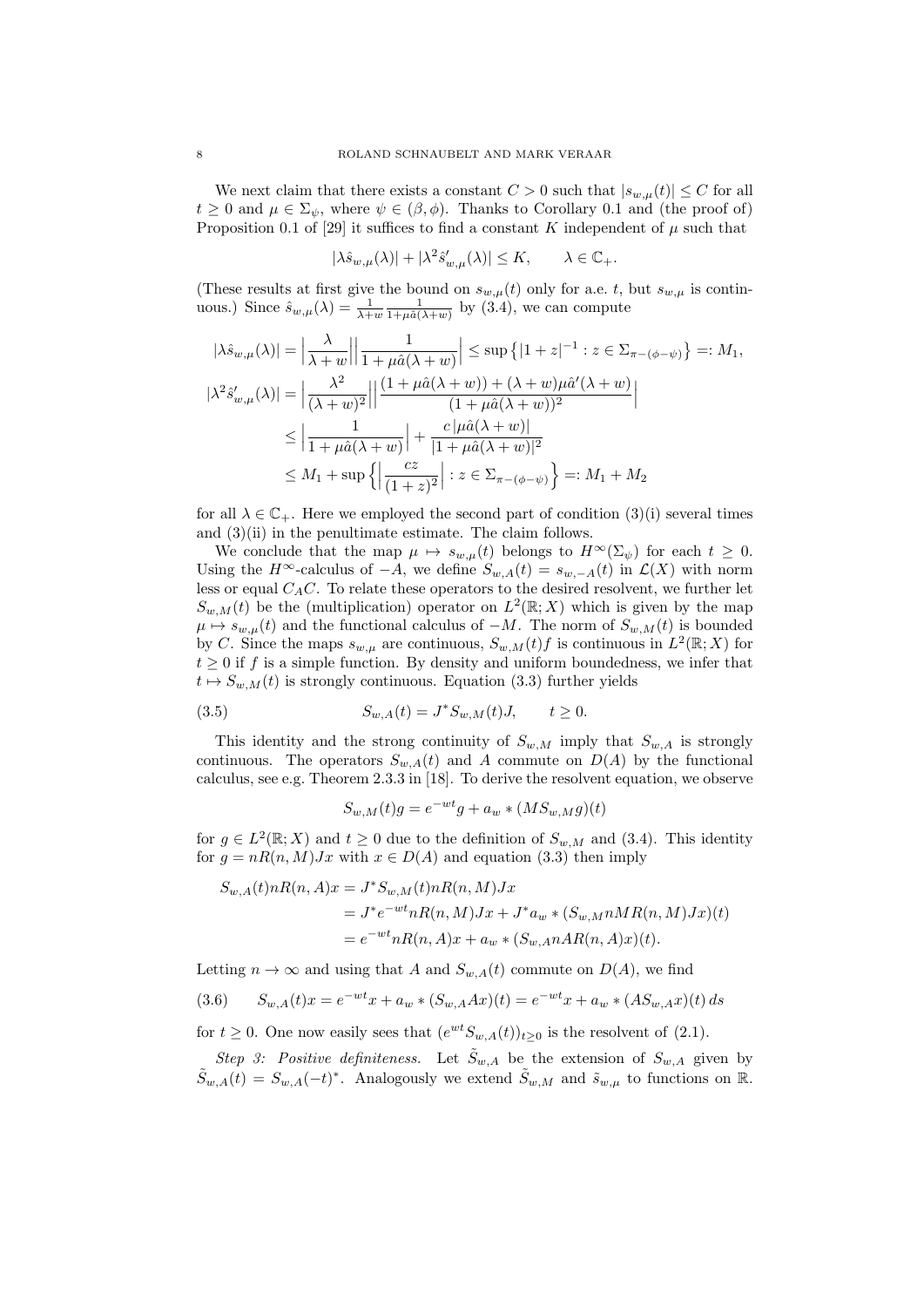Fix  $t_1, \ldots, t_N \geq 0$  and  $x_1, \ldots, x_N \in X$ . Setting  $f_n = Jx_n$ , we infer from (3.5) that

$$
\sum_{m,n=1}^N \langle \tilde{S}_{w,A}(t_n - t_m)x_m, x_n \rangle = \int_{\mathbb{R}} \sum_{m,n=1}^N \langle \tilde{s}_{w,(i\tau)^{\alpha}}(t_n - t_m)f_m(\tau), f_n(\tau) \rangle d\tau.
$$

Therefore, for the positive definiteness of  $S_{w,A}(t)$  is suffices to prove that the function  $\tilde{s}_{w,(i\tau)^{\alpha}}$  is positive definite for a.e.  $\tau \in \mathbb{R}$ .

By the easy direction of Bochner's characterization it is enough to check that  $\mathcal{F}(\tilde{s}_{w,(i\tau)^{\alpha}})(\xi) \geq 0$  for all  $\xi \geq 0$ , where  $\mathcal F$  denotes the Fourier transform. The Fourier transform of  $\tilde{s}_{w,(i\tau)}$  satisfies

$$
\mathcal{F}(\tilde{s}_{w,(i\tau)^{\alpha}})(\xi) = \int_0^{\infty} \tilde{s}_{w,(i\tau)^{\alpha}}(t)e^{-it\xi} dt + \int_{-\infty}^0 \overline{\tilde{s}_{w,(i\tau)^{\alpha}}(-t)}e^{-it\xi} dt
$$

$$
= 2 \operatorname{Re} \int_0^{\infty} s_{w,(i\tau)^{\alpha}}(t)e^{-it\xi} dt = 2 \operatorname{Re}(\hat{s}_{w,(i\tau)^{\alpha}}(i\xi)).
$$

If we extend s and a by zero to  $t < 0$ , equation (3.4) yields

$$
\operatorname{Re}\widehat{s}_{w,(i\tau)^{\alpha}}(i\xi) = \operatorname{Re}\left((1+(i\tau)^{\alpha}\widehat{a}(w+i\xi))^{-1}(w+i\xi)^{-1}\right)
$$

$$
= \operatorname{Re}\left((1+|\tau|^{\alpha}e^{\pm i\alpha\pi/2}\widehat{a}(w+i\xi))^{-1}(w+i\xi)^{-1}\right),
$$

where  $\pm$  is the sign of  $\tau \in \mathbb{R}$ . Clearly,  $\text{Re}(z^{-1}) \geq 0$  if and only if  $\text{Re}(z) \geq 0$ . The number  $z_0 = \hat{a}(w + i\xi)(w + i\xi)$  belongs to  $\Sigma_{\sigma}$  by assumption (3). Since  $e^{\pm i\alpha\pi/2} = e^{\pm i\beta}$ , the condition  $\sigma + \beta < \pi/2$  implies that  $e^{\pm i\alpha\pi/2}z_0$  has a nonnegative real part. Hence,  $\text{Re } \hat{s}_{w,(i\tau)\alpha} (i\xi)$  is nonnegative as required.

Step 4: Conclusion. Since the resolvent  $S(t) := e^{wt} S_{w,A}(t)$  exists, the solution u of (3.1) is given by (3.2). Now as  $\tilde{S}_{w,A}$  is positive definite, Proposition 3.4 shows that u has a version with the required properties.  $\Box$ 

Remark 3.6. In Theorem 1 of [28] it is assumed that A is self-adjoint and nonpositive. In this paper the crucial property of the kernel a is the inequality  $\text{Re}(\lambda \hat{a}(\lambda)) \geq$ 0 for all  $\lambda \in \mathbb{C}_+$  with  $\text{Re}(\lambda) \geq w$  for some w, which corresponds to  $\sigma = \pi/2$  in our theorem. This sharp case is needed for the kernel  $a(t) = t$  which leads to second order Cauchy problems such as the wave equation. We cannot treat this case since we have to slightly enlarge sectors when working with the  $H^{\infty}$ -calculus instead of the functional calculus for self-adjoint operators.

However, if one wants to use our Lemma 3.2 to extend Theorem 1 of [28] to self-adjoint operators with  $\langle Ax, x \rangle \leq \rho ||x||^2$  for  $x \in D(A)$  and some  $\rho > 0$ , then one has to impose the slightly stronger sector condition  $\lambda \hat{a}(\lambda) \in \sum_{\bar{z}} Z_{\bar{z}}$  for some  $\epsilon > 0$ . In fact, by Step 1 of our proof the shifting procedure requires this extra angle.

Remark 3.7. Let H be a separable Hilbert space and let  $W_H$  be a cylindrical Brownian motion on H. An important special case is given by  $u_0 = 0$  and

$$
L(t) = \int_0^t g \, dW_H,
$$

where  $g \in L^2_{loc}(\mathbb{R}_+;\mathcal{L}_2(H,X))$  a.s. is measurable and adapted. This process L is a continuous local martingale. If the conditions of Theorem 3.3 hold, then the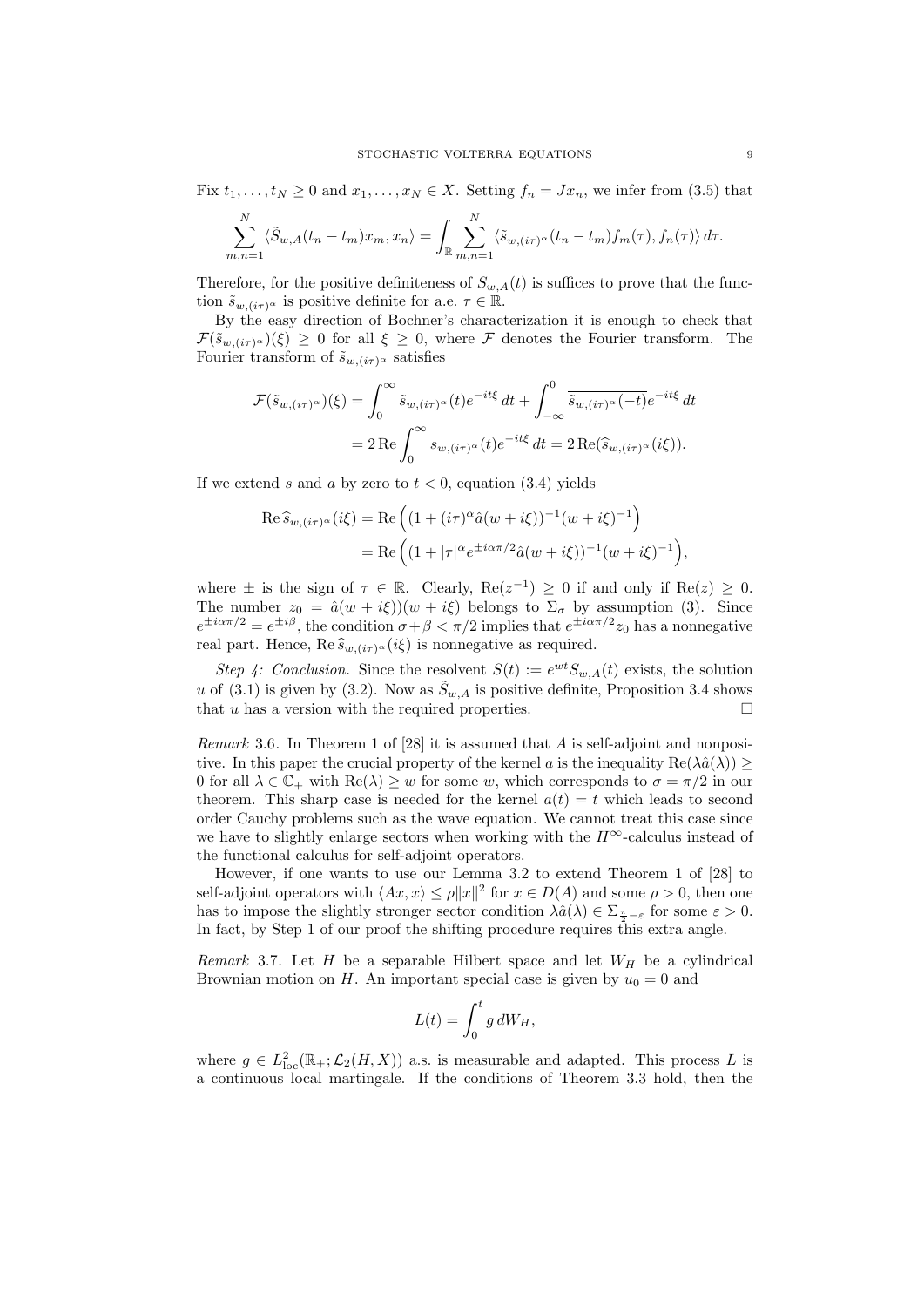solution  $u$  has a version with continuous paths. Moreover, the solution formula (3.2) and the Burkholder-Davis-Gundy estimate imply that

$$
\left(\mathbb{E}(\sup_{t\in[0,T]}\|u(t)\|^p)\right)^{1/p}\leq C\|g\|_{L^p(\Omega;L^2(0,T;\mathcal{L}_2(H,X)))}
$$

for every  $T < \infty$  and  $p \in (0, \infty)$ , whenever the righthand side is finite. (See also [19, 20].) Here C is a constant independent of q. In [19, 20] is has been shown how one can use this result to obtain results on exponential integrability of  $\sup_{t\in[0,T]}\|u(t)\|^2$ , and their methods extend to our setting.

### 4. Applications

4.1. Examples of kernels  $a$ . In this section we present examples of kernels which satisfy the conditions of Theorem 3.3. Examples of sectorial operators A with an  $H^{\infty}$ -calculus have been given in Section 2.2. We start with the arguably most prominent class of scalar kernels a.

*Example* 4.1. Let  $a:(0,\infty) \to \mathbb{R}$  be given by  $a(t) = t^{\beta-1}/\Gamma(\beta)$  with  $\beta \in (0,2)$ . Assume that the operator  $\vec{A}$  is sectorial with

$$
\phi_{A-\rho}<\min\{\tfrac{\pi}{2}(2-\beta),\tfrac{\pi}{2}\beta\}
$$

for some  $\rho$  and that  $-(A - \rho)$  has an  $H^{\infty}$ -calculus. Then the conditions of Theorem 3.3 are fulfilled with  $w = 0$ .

To check this claim, let  $\lambda \in \mathbb{C}_+$ . Since  $\hat{a}(\lambda) = \lambda^{-\beta}$ , we can compute  $|\lambda \hat{a}'(\lambda)| =$  $\beta |\lambda|^{-\beta} = \beta |\hat{a}(\lambda)|$ . Moreover,  $\lambda \hat{a}(\lambda) = \lambda^{1-\beta}$  belongs to  $\Sigma_{\sigma}$  and  $\hat{a}(\lambda) = \lambda^{-\beta}$  to  $\Sigma_{\pi-\phi}$  with  $\sigma = |\beta-1|\frac{\pi}{2}$  and  $\phi = \frac{\pi}{2}(2-\beta)$ . Our assumption on  $\phi_{A-\rho}$  then yields  $\phi_{A-\rho} + \sigma < \pi/2$  and  $\phi > \phi_{A-\rho}$ .

We add a basic example from viscoelasticity discussed Section 5.2 of [29].

Example 4.2. Let  $a(t) = \nu + \mu t$  with  $\nu, \mu > 0$  be the kernel arising in a Kelvin–Voigt solid. Let A be sectorial with  $\phi_A < \pi/2$  and let  $-A$  possess an  $H^{\infty}$ -calculus. We show the conditions of Theorem 3.3.

Let  $\lambda \in \mathbb{C}_+$  with  $\text{Re }\lambda > w$ . We first observe that  $\hat{a}(\lambda) = \frac{\nu}{\lambda} + \frac{\mu}{\lambda^2}$ . It suffices to check (3). One has  $|\lambda \hat{a}'(\lambda)| \leq 2 |\hat{a}(\lambda)|$  for any choice  $w \geq 0$ . Take  $\sigma > 0$  with  $\phi_A + \sigma < \pi/2$  and set  $\phi = \frac{\pi}{2} - \sigma > \phi_A$ . Notice that  $\lambda \hat{a}(\lambda) = \nu + \frac{\mu}{\lambda}$  belongs to  $\nu + (B(0, \mu/w) \cap \mathbb{C}_+)$ . Hence,  $\lambda \hat{a}(\lambda) \in \Sigma_{\sigma}$  for a fixed sufficiently large w. This fact then implies that  $\hat{a}(\lambda) \in \Sigma_{\sigma+\pi/2} = \Sigma_{\pi-\phi}$ .

Our final example cannot be treated within our setting.

*Example* 4.3. Let  $a(t) = t$ . Then  $\hat{a}(\lambda) = \frac{1}{\lambda^2}$  and so  $\lambda \hat{a}(\lambda) = \lambda^{-1}$ . Hence we have to take  $\sigma = \pi/2$ , which contradicts the assumption  $\phi_A + \sigma < \pi/2$ .

4.2. Illustration. In this section we present an example of a stochastic Volterra equation with all details. This is an illustration how the results from the previous sections can be combined. One can easily treat much larger classes of examples. We study the equation

(4.1) 
$$
u(t) = u_0 + \int_0^t a(t-s)Au(s) ds + L(t).
$$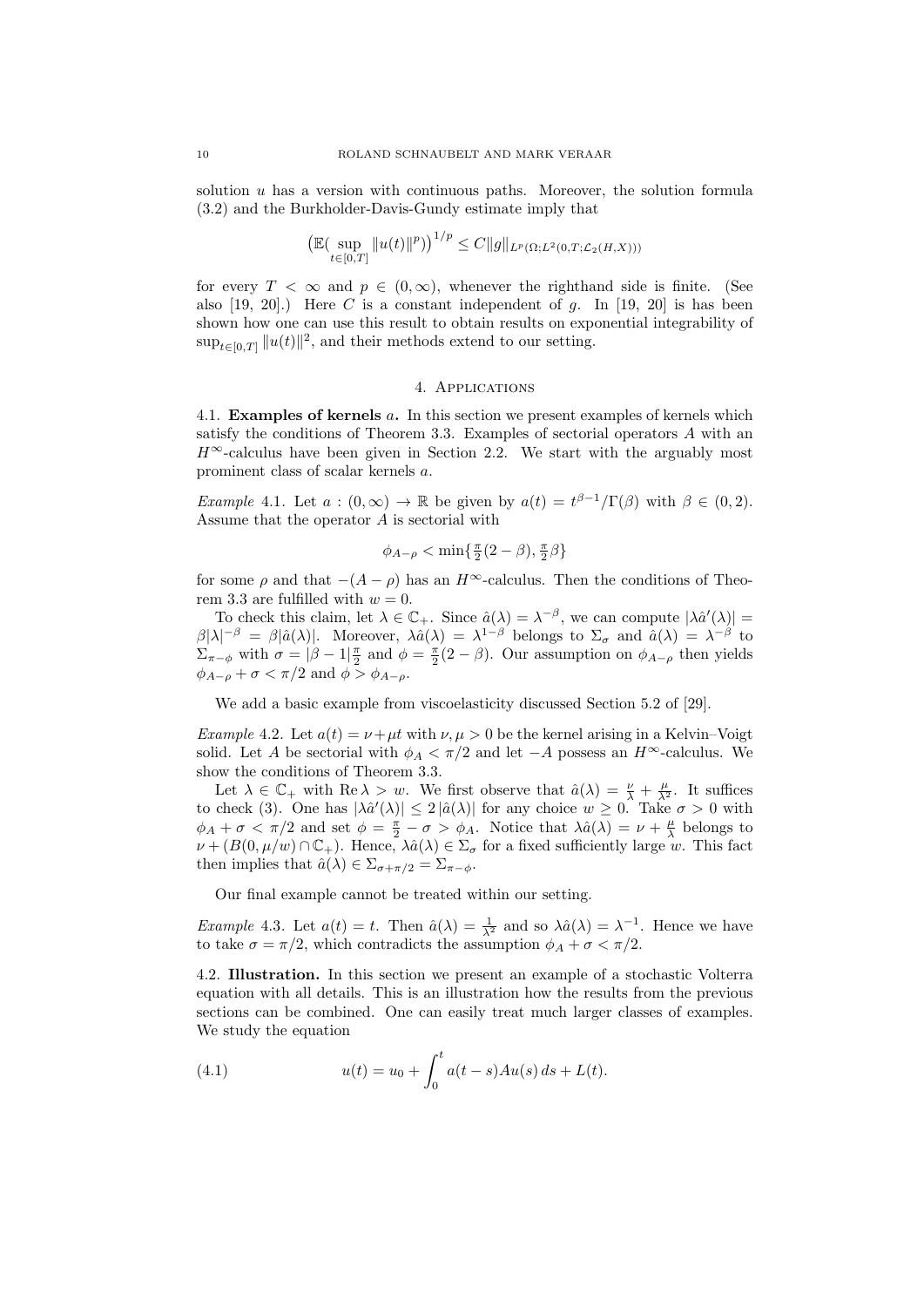with  $a(t) = t^{\beta - 1}/\Gamma(\beta)$  for any fixed  $\beta \in (0, 2)$  and

$$
Au = \sum_{m,n=1}^{d} a_{m,n} u_{x_m,x_n} + \sum_{n=1}^{d} b_n u_{x_n} + cu.
$$

We assume that

- $b_n, c \in L^{\infty}(\mathbb{R}^d)$ ,
- $a_{m,n} \in C_b^{\varepsilon}(\mathbb{R}^d)$  for some  $\varepsilon > 0$ ,
- $a_{mn} \in U_b$  ( $\infty$ ) for some  $\varepsilon > 0$ ,<br>
 $a_{mn} = a_{nm}$  are real valued and  $\sum_{m,n=1}^{N} a_{m,n}(x)\xi_n \xi_m \ge \delta |\xi|^2$ .

Let  $D(A) = H^2(\mathbb{R}^d)$ . The next result follows from Theorem 3.3.

**Proposition 4.4.** Assume the above conditions and that  $L$  is a local  $L^2$ -martingale with càdlàg/continuous paths almost surely. Then  $(4.1)$  has a unique weak solution  $u$  and  $u$  has a modification with càdlàg/continuous trajectories almost surely.

*Proof.* Theorem 13.13 of [23] shows that  $\lim_{\rho\to\infty} \phi_{A-\rho} = 0$  and that  $-(A - \rho)$ has a bounded  $H^{\infty}$ -calculus for all sufficiently large  $\rho$ . We choose  $\rho \geq 0$  so that  $\phi_{A-\rho} < \min\{\frac{\pi}{2}(2-\beta), \frac{\pi}{2}\beta\}.$  Setting  $\sigma = |\beta-1|\frac{\pi}{2}$  and  $\phi = \frac{\pi}{2}(2-\beta)$ , the conditions of Theorem 3.3 hold due to Example 4.1.

#### **REFERENCES**

- [1] P. Auscher, S. Hofmann, M. Lacey, A. McIntosh, and Ph. Tchamitchian. The solution of the Kato square root problem for second order elliptic operators on  $\mathbb{R}^n$ . Ann. of Math. (2), 156(2):633–654, 2002.
- [2] B. Baeumer, M. Geissert, and M. Kovács. Existence, uniqueness and regularity for a class of semilinear stochastic Volterra equations with multiplicative noise. J. Differential Equations, 258(2):535–554, 2015.
- [3] S. Bonaccorsi and G. Desch. Volterra equations in Banach spaces with completely monotone kernels. NoDEA Nonlinear Differential Equations Appl., 20(3):557–594, 2013.
- [4] Z. Brzeźniak. On stochastic convolution in Banach spaces and applications. Stochastics Stochastics Rep., 61(3-4):245–295, 1997.
- [5] Z.-Q. Chen, K.-H. Kim, and P. Kim. Fractional time stochastic partial differential equations. Stochastic Process. Appl., 125(4):1470–1499, 2015.
- [6] P. Clément and G. Da Prato. Some results on stochastic convolutions arising in Volterra equations perturbed by noise. Atti Accad. Naz. Lincei Cl. Sci. Fis. Mat. Natur. Rend. Lincei (9) Mat. Appl., 7(3):147–153, 1996.
- [7] P. Clément and G. Da Prato. White noise perturbation of the heat equation in materials with memory. Dynam. Systems Appl., 6(4):441-460, 1997.
- [8] P. Clément and G. Da Prato. Stochastic convolutions with kernels arising in some Volterra equations. In Volterra equations and applications (Arlington, TX, 1996), volume 10 of Stability Control Theory Methods Appl., pages 57–65. Gordon and Breach, Amsterdam, 2000.
- [9] P. Clément, G. Da Prato, and J. Prüss. White noise perturbation of the equations of linear parabolic viscoelasticity. Rend. Istit. Mat. Univ. Trieste, 29(1-2):207–220 (1998), 1997.
- [10] M. Cowling, I. Doust, A. McIntosh, and A. Yagi. Banach space operators with a bounded  $H^{\infty}$  functional calculus. J. Austral. Math. Soc. Ser. A, 60(1):51-89, 1996.
- [11] G. Da Prato and J. Zabczyk. Stochastic equations in infinite dimensions, volume 152 of Encyclopedia of Mathematics and its Applications. Cambridge University Press, Cambridge, second edition, 2014.
- [12] R. Denk, G. Dore, M. Hieber, J. Prüss, and A. Venni. New thoughts on old results of R. T. Seeley. Math. Ann., 328(4):545–583, 2004.
- [13] G. Desch and S.-O. Londen. Maximal regularity for stochastic integral equations. J. Appl. Anal., 19(1):125–140, 2013.
- [14] W. Desch and S.-O. Londen. A generalization of an inequality by N. V. Krylov. J. Evol. Equ., 9(3):525–560, 2009.